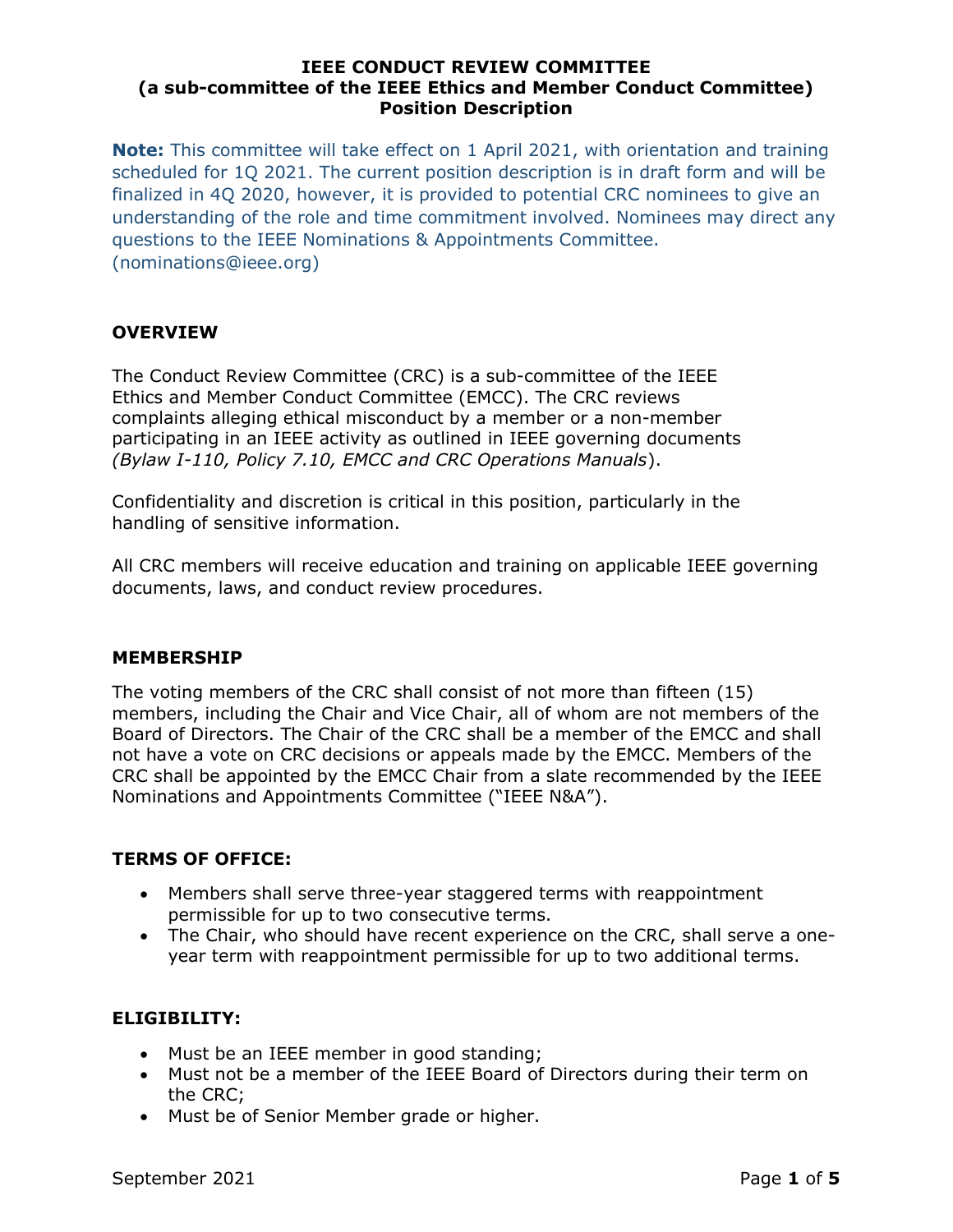# RESPONSIBILITIES OF THE CHAIR:

- Serve as a voting member of the EMCC (except as noted above): (see EMCC position description)
- Preside over all meetings of the CRC, assuring processes are followed and appropriate records are maintained;
- Form a Review Panel for each ethical misconduct complaint received by the CRC;
- Review each Review Panel recommendation for clarity, consistency and compliance with procedures;
	- Direct communications on behalf of the Review Panel to the reporter, subject, CRC, and EMCC as appropriate.
	- Attend as many Review Panel meetings as possible to facilitate your task of communication with CRC and EMCC if required.
- Work with members of the IEEE Professional Staff in fulfilling the Committee responsibilities and in providing orientation for committee members;
- Submit year-end report to the IEEE EMCC Chair;
- Submit recommendations to the IEEE Nominations and Appointments Committee for potential future CRC members;
- Demonstrate and foster a culture of integrity, professionalism, open discussion, and confidentiality.

# RESPONSIBILITIES OF THE VICE CHAIR:

 In the absence or incapacity of the Chair, the Vice Chair shall assume the duties of the Chair.

# RESPONSIBILITIES OF ALL COMMITTEE MEMBERS:

- Become familiar with the Committee Charter, Operations Manual and related sections of IEEE's Bylaws, Policies and governing documents. (IEEE Bylaws: I-110; I-304, I-305 and I-306; IEEE Policies 7.8; 7.10; IEEE Code of Ethics; IEEE Code of Conduct and IEEE EMCC Operations Manual);
- Attend committee orientation and training;
- Attend all meetings and notify the Chair and primary staff support whenever there is a scheduling conflict;
- Review all relevant material prior to meetings and contribute and voice objective opinions during discussions;
- Review assigned complaints within established timelines, and as necessary, work with the parties involved in the complaint toward amicable solutions;
- Ensure consistency of, and compliance with, the ethical misconduct review process;
- Respond promptly to correspondence and information requests from the staff liaison and other committee members;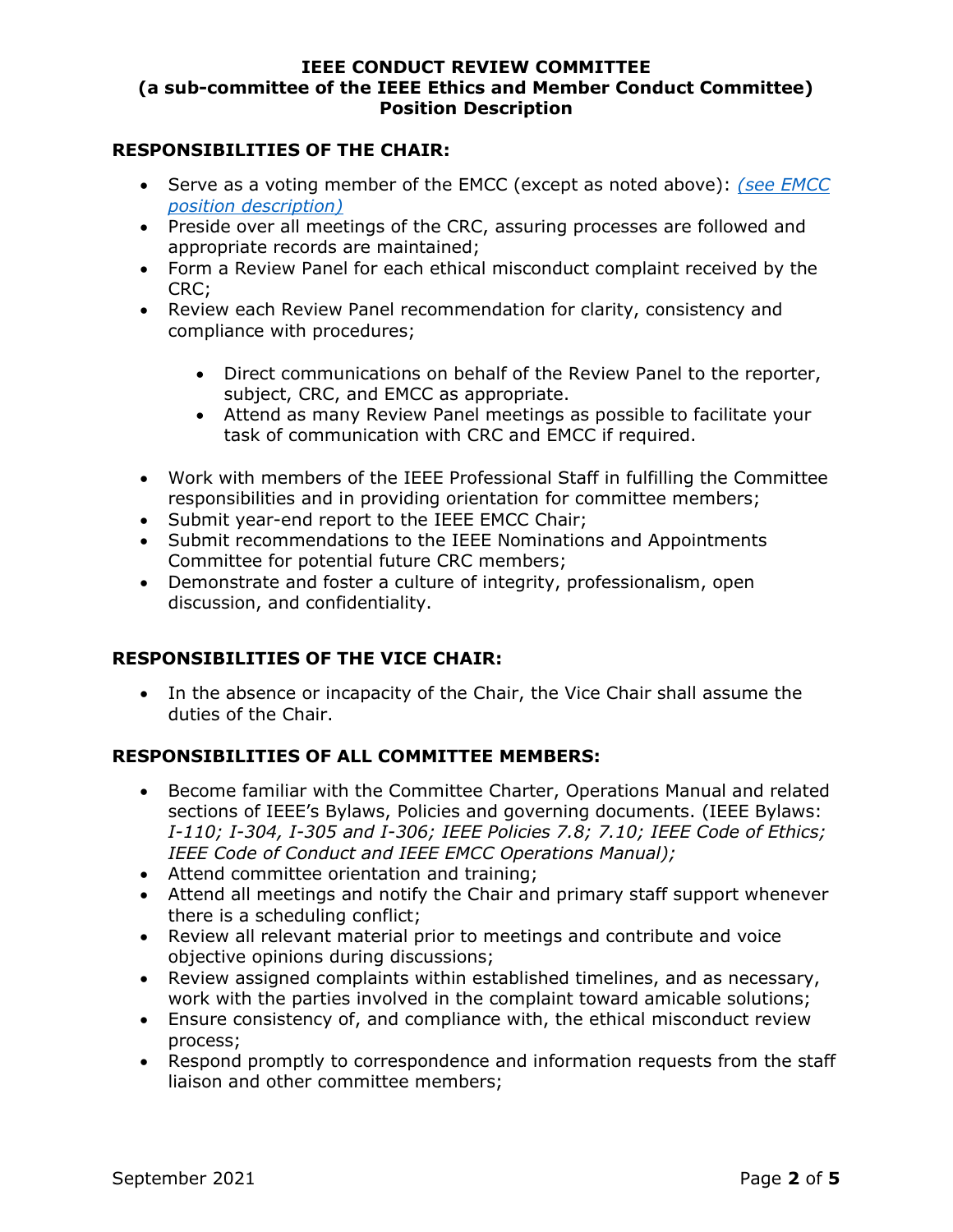- Immediately inform the CRC Chair and staff support if personal or professional circumstances change to the extent that they cause disruption in the ability to perform the above-listed responsibilities;
- Complete compliance training, as required by IEEE.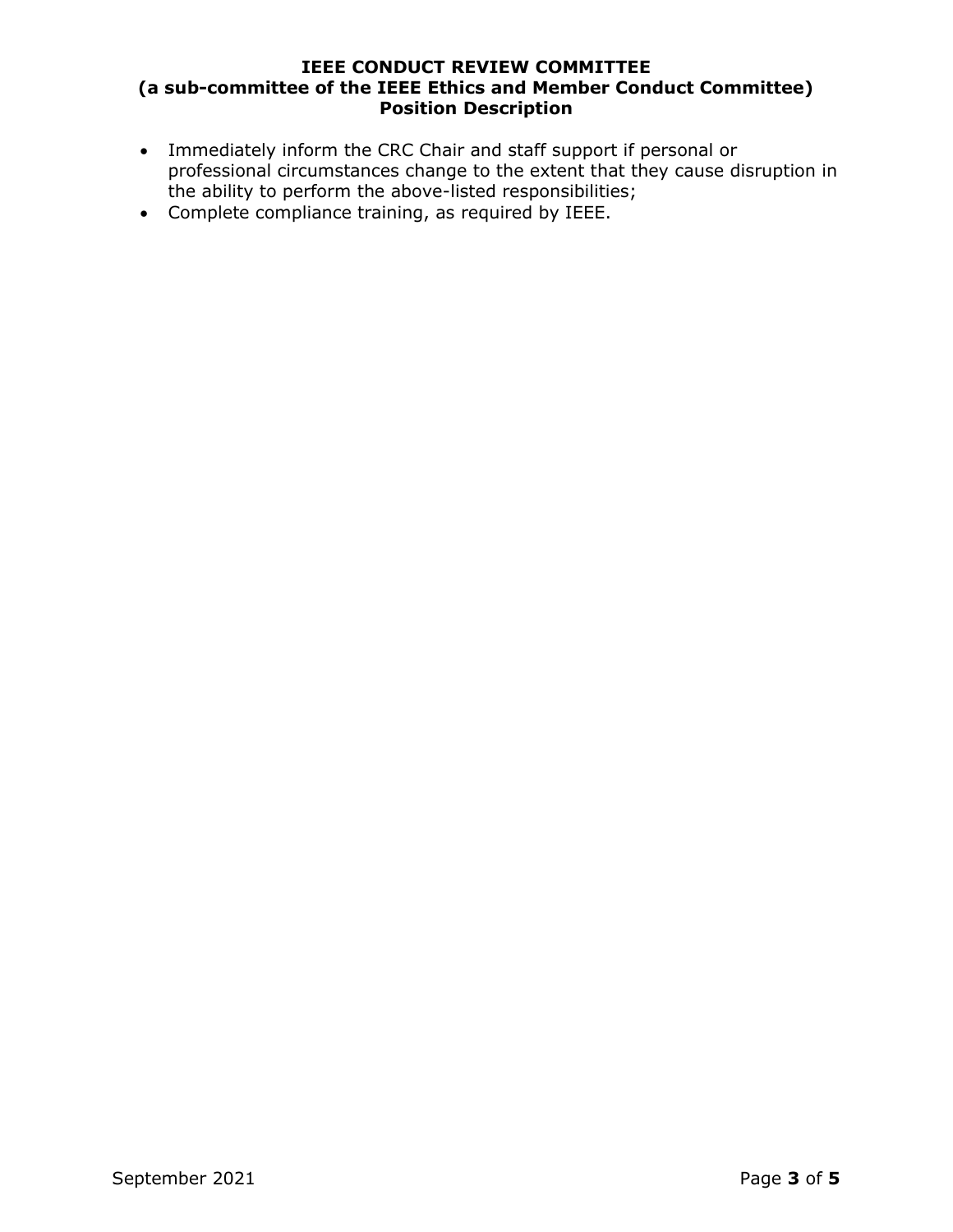# QUALIFICATIONS AND SKILLS

The CRC's ability to respond to complaints in a timely manner, represent the diversity of the IEEE community, and operate in an open environment where individuals feel comfortable with diverse perspectives is critical to the success of this program. Therefore, candidates should possess the qualifications, skills and commitment to achieve those goals.

The number and nature of complaints will be highly variable and are received on a rolling basis. Individuals serving in this role will need the time and flexibility to assess complaints against strict timelines.

# Knowledge

General familiarity with the functions of IEEE's Major Organizational Units.

#### **Experience**

- Experience relevant to the role of the Committee, acquired either through volunteer activities in IEEE or in similar roles in other organizations (ex: experience in dispute resolution, human resources, or member conduct processes);
- Experience in working within IEEE's operating culture of volunteer/staff partnerships or experience in other organizations that provide appropriate preparation for working in the IEEE culture.

# Personal Characteristics

- Strong communication and consensus-building skills;
- Ability to work with individuals in resolving conflicts;
- Ability to act with discretion and preserve the sanctity of confidential information;
- Honesty, integrity, and adherence to high ethical standards.

# Additional Qualifications for Chair

- Should have recent experience on the CRC;
- Excellent leadership skills including, but not limited to, the ability to motivate others, negotiate compromise, empower leadership, and resolve differences;
- Ability to set direction for multiple and diverse time-sensitive items;
- Ability to facilitate and run meetings efficiently and effectively, including familiarity with parliamentary procedures.